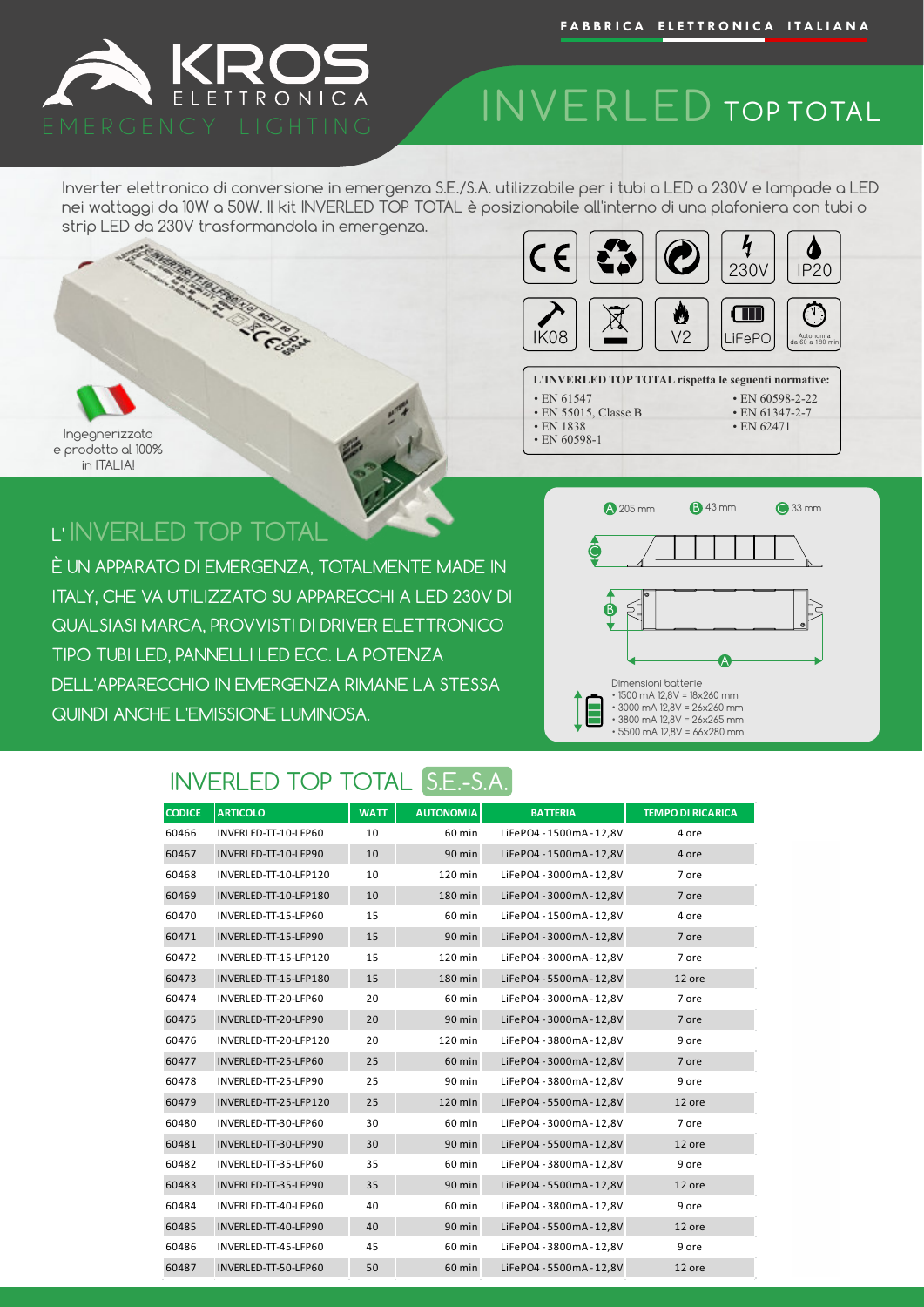# INVERLED TOP TOTAL SE/SA



| <b>CODICE</b> | <b>ARTICOLO</b>       | <b>WATT</b> | <b>AUTONOMIA</b> | <b>BATTERIA</b>                      | <b>TEMPO DI RICARICA</b> | <b>LISTINO</b> |
|---------------|-----------------------|-------------|------------------|--------------------------------------|--------------------------|----------------|
| 60466         | INVERLED-TT-10-LFP60  | 10          | 60 min           | LiFePO <sub>4</sub> - 1500mA - 12,8V | 4 ore                    | € 101,90       |
| 60467         | INVERLED-TT-10-LFP90  | 10          | 90 min           | LiFePO <sub>4</sub> - 1500mA - 12.8V | 4 ore                    | € 103,90       |
| 60468         | INVERLED-TT-10-LFP120 | 10          | 120 min          | LiFePO <sub>4</sub> - 3000mA - 12,8V | 7 ore                    | € 118,90       |
| 60469         | INVERLED-TT-10-LFP180 | 10          | 180 min          | LiFePO <sub>4</sub> - 3000mA - 12,8V | 7 ore                    | € 129,90       |
| 60470         | INVERLED-TT-15-LFP60  | 15          | 60 min           | LiFePO <sub>4</sub> - 1500mA - 12,8V | 4 ore                    | € 106,90       |
| 60471         | INVERLED-TT-15-LFP90  | 15          | 90 min           | LiFePO <sub>4</sub> - 3000mA - 12,8V | 7 ore                    | € 122,90       |
| 60472         | INVERLED-TT-15-LFP120 | 15          | 120 min          | LiFePO <sub>4</sub> - 3000mA - 12.8V | 7 ore                    | € 134,90       |
| 60473         | INVERLED-TT-15-LFP180 | 15          | 180 min          | LiFePO <sub>4</sub> - 5500mA - 12,8V | 12 ore                   | € 199,00       |
| 60474         | INVERLED-TT-20-LFP60  | 20          | 60 min           | LiFePO <sub>4</sub> - 3000mA - 12,8V | 7 ore                    | € 121,90       |
| 60475         | INVERLED-TT-20-LFP90  | 20          | 90 min           | LiFePO <sub>4</sub> - 3000mA - 12,8V | 7 ore                    | € 130,90       |
| 60476         | INVERLED-TT-20-LFP120 | 20          | 120 min          | LiFePO <sub>4</sub> - 3800mA - 12,8V | 9 ore                    | € 136,90       |
| 60477         | INVERLED-TT-25-LFP60  | 25          | $60$ min         | LiFePO <sub>4</sub> - 3000mA - 12,8V | 7 ore                    | € 124,90       |
| 60478         | INVERLED-TT-25-LFP90  | 25          | 90 min           | LiFePO <sub>4</sub> - 3800mA - 12,8V | 9 ore                    | € 133,90       |
| 60479         | INVERLED-TT-25-LFP120 | 25          | 120 min          | LiFePO <sub>4</sub> - 5500mA - 12.8V | 12 ore                   | € 207,00       |
| 60480         | INVERLED-TT-30-LFP60  | 30          | 60 min           | LiFePO <sub>4</sub> - 3000mA - 12,8V | 7 ore                    | € 139,90       |
| 60481         | INVERLED-TT-30-LFP90  | 30          | 90 min           | LiFePO <sub>4</sub> - 5500mA - 12,8V | 12 ore                   | € 214,00       |
| 60482         | INVERLED-TT-35-LFP60  | 35          | 60 min           | LiFePO <sub>4</sub> - 3800mA - 12,8V | 9 ore                    | € 153,90       |
| 60483         | INVERLED-TT-35-LFP90  | 35          | 90 min           | LiFePO <sub>4</sub> - 5500mA - 12,8V | 12 ore                   | € 216,00       |
| 60484         | INVERLED-TT-40-LFP60  | 40          | 60 min           | LiFePO <sub>4</sub> - 3800mA - 12,8V | 9 ore                    | € 141,90       |
| 60485         | INVERLED-TT-40-LFP90  | 40          | 90 min           | LiFePO <sub>4</sub> - 5500mA - 12,8V | 12 ore                   | € 221,00       |
| 60486         | INVERLED-TT-45-LFP60  | 45          | 60 min           | LiFePO <sub>4</sub> - 3800mA - 12.8V | 9 ore                    | € 147,90       |
| 60487         | INVERLED-TT-50-LFP60  | 50          | 60 min           | LiFePO <sub>4</sub> - 5500mA - 12,8V | 12 ore                   | € 224,00       |

L'INVERLED TOP TOTAL È UN APPARATO DI EMERGENZA, TOTALMENTE MADE IN ITALY, CHE VA UTILIZZATO SU APPARECCHI A LED 230V DI QUALSIASI MARCA,PROVVISTI DI DRIVER ELETTRONICO TIPO TUBI LED ,PANNELLI LED ECC. LA POTENZA DELL'APPARECCHIO IN EMERGENZA RIMANE LA STESSA QUINDI ANCHE L'EMISSIONE LUMINOSA.

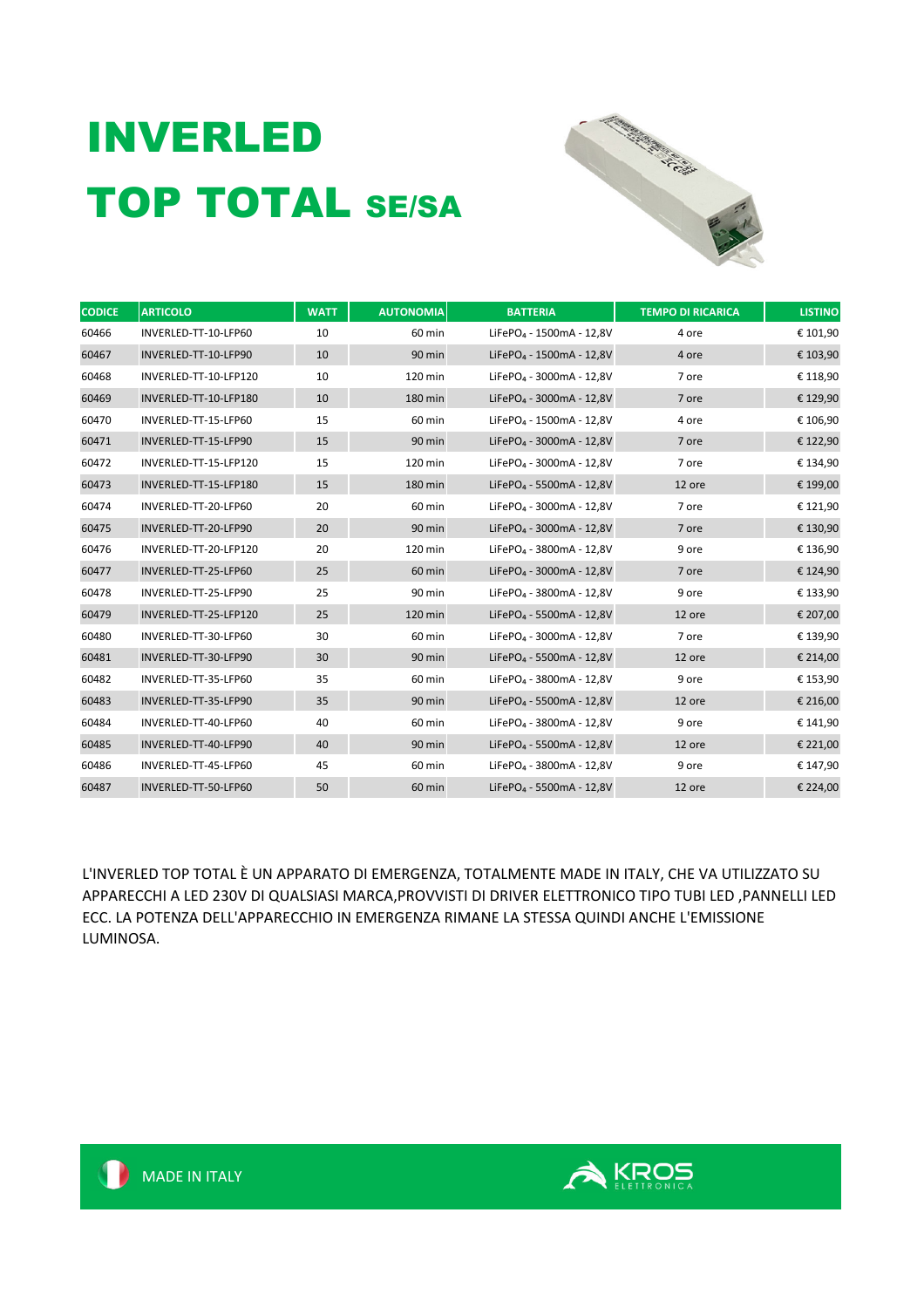## INVERLED TOP TOTAL SE/SA AUTOTESTING



| <b>CODICE</b> | <b>ARTICOLO</b>          | <b>WATT</b> | <b>AUTONOMIA</b> | <b>BATTERIA</b>                      | <b>TEMPO DI RICARICA</b> | <b>LISTINO</b> |
|---------------|--------------------------|-------------|------------------|--------------------------------------|--------------------------|----------------|
| 60968         | INVERLED-TT-AT-10-LFP60  | 10          | 60 min           | LiFePO <sub>4</sub> - 1500mA - 12,8V | 4 ore                    | € 126,90       |
| 60969         | INVERLED-TT-AT-10-LFP90  | 10          | 90 min           | LiFePO <sub>4</sub> - 1500mA - 12,8V | 4 ore                    | € 128,90       |
| 60970         | INVERLED-TT-AT-10-LFP120 | 10          | 120 min          | LiFePO <sub>4</sub> - 3000mA - 12,8V | 7 ore                    | € 143,90       |
| 60971         | INVERLED-TT-AT-10-LFP180 | 10          | 180 min          | LiFePO <sub>4</sub> - 3000mA - 12.8V | 7 ore                    | € 154,90       |
| 60972         | INVERLED-TT-AT-15-LFP60  | 15          | 60 min           | LiFePO <sub>4</sub> - 1500mA - 12,8V | 4 ore                    | € 131,90       |
| 60973         | INVERLED-TT-AT-15-LFP90  | 15          | 90 min           | LiFePO <sub>4</sub> - 3000mA - 12.8V | 7 ore                    | € 147,90       |
| 60974         | INVERLED-TT-AT-15-LFP120 | 15          | 120 min          | LiFePO <sub>4</sub> - 3000mA - 12,8V | 7 ore                    | € 159,90       |
| 60975         | INVERLED-TT-AT-15-LFP180 | 15          | 180 min          | LiFePO <sub>4</sub> - 5500mA - 12,8V | 12 ore                   | € 224,00       |
| 60976         | INVERLED-TT-AT-20-LFP60  | 20          | 60 min           | LiFePO <sub>4</sub> - 3000mA - 12,8V | 7 ore                    | € 146,90       |
| 60977         | INVERLED-TT-AT-20-LFP90  | 20          | $90$ min         | LiFePO <sub>4</sub> - 3000mA - 12,8V | 7 ore                    | € 155,90       |
| 60978         | INVERLED-TT-AT-20-LFP120 | 20          | 120 min          | LiFePO <sub>4</sub> - 3800mA - 12,8V | 9 ore                    | € 161,90       |
| 60979         | INVERLED-TT-AT-25-LFP60  | 25          | 60 min           | LiFePO <sub>4</sub> - 3000mA - 12,8V | 7 ore                    | € 149,90       |
| 60980         | INVERLED-TT-AT-25-LFP90  | 25          | 90 min           | LiFePO <sub>4</sub> - 3800mA - 12,8V | 9 ore                    | € 158,90       |
| 60981         | INVERLED-TT-AT-25-LFP120 | 25          | 120 min          | LiFePO <sub>4</sub> - 5500mA - 12,8V | 12 ore                   | € 232,00       |
| 60982         | INVERLED-TT-AT-30-LFP60  | 30          | 60 min           | LiFePO <sub>4</sub> - 3000mA - 12,8V | 7 ore                    | € 164,90       |
| 60983         | INVERLED-TT-AT-30-LFP90  | 30          | 90 min           | LiFePO <sub>4</sub> - 5500mA - 12,8V | 12 ore                   | € 239,00       |
| 60984         | INVERLED-TT-AT-35-LFP60  | 35          | 60 min           | LiFePO <sub>4</sub> - 3800mA - 12,8V | 9 ore                    | € 178,90       |
| 60985         | INVERLED-TT-AT-35-LFP90  | 35          | $90$ min         | LiFePO <sub>4</sub> - 5500mA - 12,8V | 12 ore                   | € 241,00       |
| 60986         | INVERLED-TT-AT-40-LFP60  | 40          | 60 min           | LiFePO <sub>4</sub> - 3800mA - 12,8V | 9 ore                    | € 166,90       |
| 60987         | INVERLED-TT-AT-40-LFP90  | 40          | 90 min           | LiFePO <sub>4</sub> - 5500mA - 12,8V | 12 ore                   | € 246,00       |
| 60988         | INVERLED-TT-AT-45-LFP60  | 45          | 60 min           | LiFePO <sub>4</sub> - 3800mA - 12,8V | 9 ore                    | € 172,90       |
| 60989         | INVERLED-TT-AT-50-LFP60  | 50          | 60 min           | LiFePO <sub>4</sub> - 5500mA - 12,8V | 12 ore                   | € 249,00       |

L'INVERLED TOP TOTAL È UN APPARATO DI EMERGENZA, TOTALMENTE MADE IN ITALY, CHE VA UTILIZZATO SU APPARECCHI A LED 230V DI QUALSIASI MARCA,PROVVISTI DI DRIVER ELETTRONICO TIPO TUBI LED ,PANNELLI LED ECC. LA POTENZA DELL'APPARECCHIO IN EMERGENZA RIMANE LA STESSA QUINDI ANCHE L'EMISSIONE LUMINOSA.